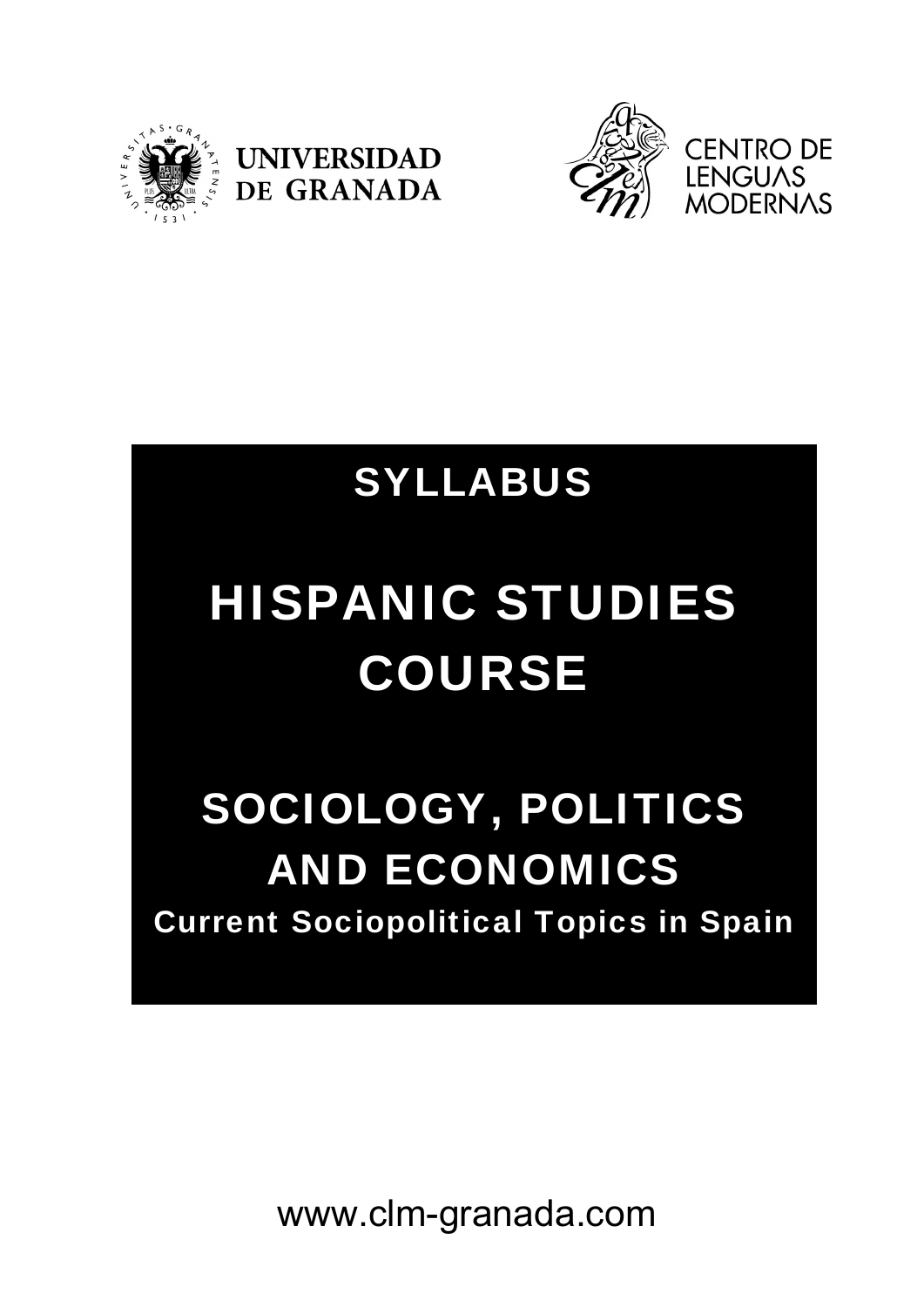# **CURRENT SOCIOPOLITICAL TOPICS IN SPAIN**

#### **General description**

This course aims to offer a general introduction to the basics of the political system and government of Spain. Throughout the course, we will analyse both the institutional and dynamic aspects of the political process. Specifically we will study the form of government in Spain, the democratic institutions, the model of territorial organisation by the State, the political party system, electoral evolution in Spain and the political culture of the Spanish people.

# **Content**

#### **THEME 1. THE FORM OF GOVERNMENT IN SPAIN: PARLIMENTARY MONARCHY**

Characteristics and functions of the Monarchy in Spain. The role of the Crown in the Spanish political process.

# **THEME 2. THE GOVERNMENT**

Composition and structure of the Government. The formation and dissolution of the Government.The functions of the Government.

#### **THEME 3. THE GENERAL COURTS**

The nature and structure of the General Courts. Their parliamentary functions.

**THEME 4. THE JUDICIAL SYSTEM, THE CONSTITUTIONAL TRIBUNAL AND THE OMBUDSMAN** 

Constitutional regulation of judicial power. The General Council of the Judiciary. The Constitutional Tribunal. The Ombudsman.

### **THEME 5. THE FORM OF THE STATE IN SPAIN: THE AUTONOMOUS STATE**

Process of autonomous construction, institutions and scope of the CCAA. The relations between Central Government and the CCAA´s.

## **THEME 6. THE ELECTORAL SYSTEM**

Elements of the Spanish electoral system. Effects of the Spanish electoral system. Proposals for reform of the Spanish electoral system.

#### **THEME 7. THE POLITICAL PARTIES IN SPAIN AND THE ELECTIONS**

Principal political parties in Spain. Evolution of voting in Spain for political parties.

**THEME 8. THE POLITICAL CULTURE OF THE SPANISH** 

Characteristics of the political culture in Spain.

#### **Activities**

On a voluntary basis, those students wishing to do so may write a short paper or essay on any of the lessons that form part of the programme. The realization of this work will benefit from individualized support by the teacher of the course.

#### **Assessment**

To pass the course it is required both to attend and participate in classes on a regular basis and to pass the final test in December – on the dates fixed by the The Management of the Centre. The basic material for the exam will consist of the notes taken in class by students from the teacher´s explanations. Extra information acquired from study of the recommended manual and reading lists and class activities will be also be valued.

 The final mark for the course will be calculated from the exam, tasks, attendance and active participation in class and the completion of coursework. Students must obtain a minimum mark of 5 in the exam and have attended 80% of the classes, in line with the rules of the Centre. This attendance is taken into account in the marking of tasks (up to 2 points in the final mark) along with participation and completion of coursework.